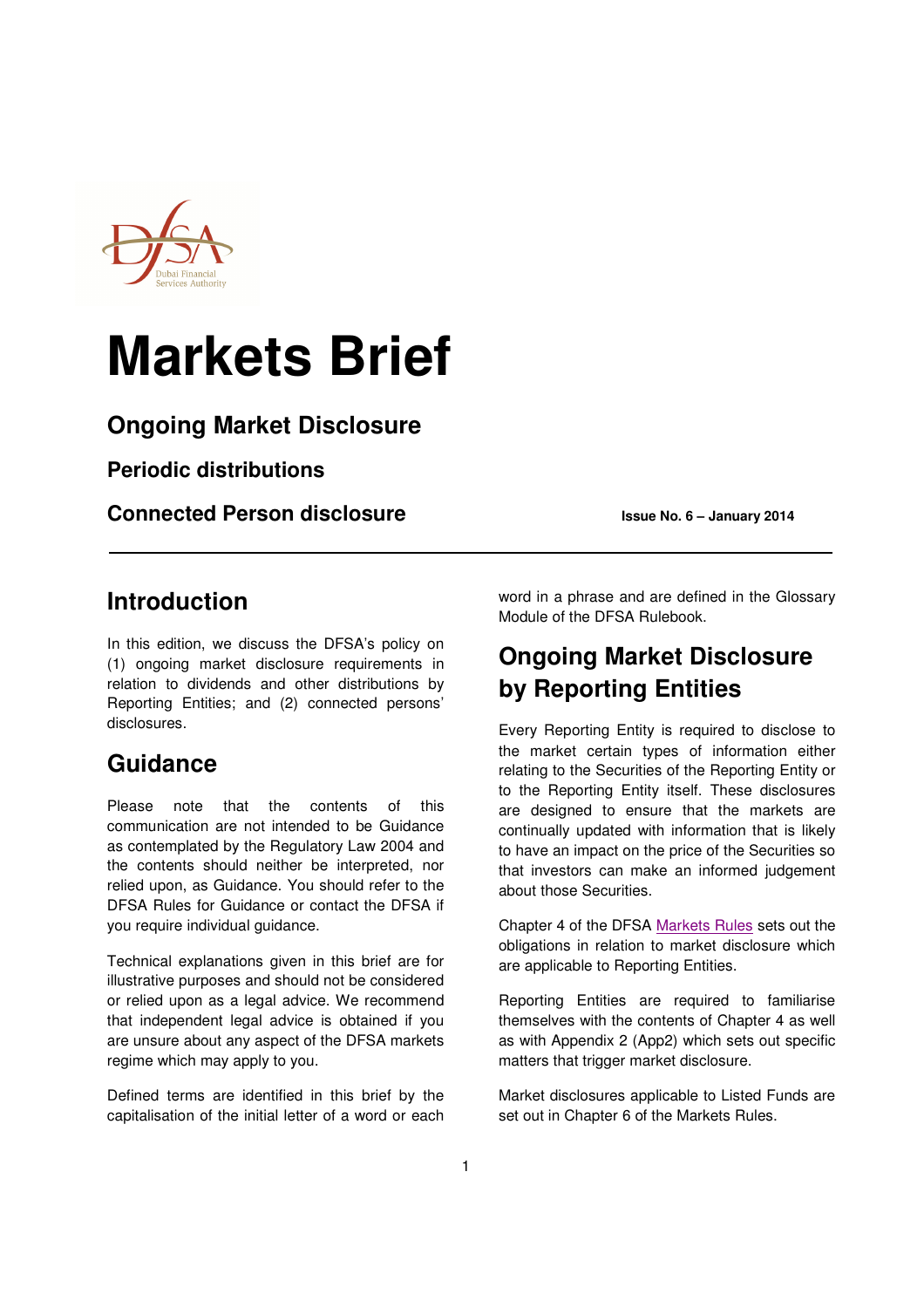Chapter 4 of the Markets Rules requires disclosure of Inside Information, with carve-outs for non-disclosure of commercially sensitive information for a limited period, as well as disclosures of interests held by Persons in positions of control or influence relating to a Reporting Entity (such as controllers and their associates, called "Connected Persons"), and the disclosure of Directors' material interests in the Reporting Entity. The method by which the information should be disclosed to the markets are also specified in this chapter.

Reporting Entities are also required to nominate two individuals to be its main points of contact with the DFSA in relation to continuing market disclosure and other obligations under Chapter 4. It is the responsibility of the Reporting Entity to ensure that such contacts are up-to-date and that the DFSA is informed of any change.

# **Periodic distributions - Debentures**

The DFSA wishes to draw the reader's attention, in particular, to Rule 4.1 in App2 which sets out disclosure obligations relating to the Securities of the Issuer.

Rule 4.1 in App2 sets out the trigger events in relation to dividends or distributions on Securities, the type of disclosure required of the Reporting Entity and the timing of the disclosure. Rule 4.1 sets out that market disclosure is required of Reporting Entities for any decision:

"to declare, recommend or pay any dividend or to make any other distribution on the Securities"; or

"not to declare, recommend or pay any dividend which would otherwise have been expected to have been declared, recommended or paid in the normal course of events."

The market disclosure must set out:

"the decision, including the rate and amount of and record date for the dividend or other

distribution or the grounds for the decision in relation to non-payment".

This Rule applies where a decision is made and applies to Shares, Warrants/Options over Shares, Debentures, Warrants /Options over Debentures, Certificates over Shares, Certificates over Debentures, and Structured Products.

For Shares, the Rule is straightforward and is engaged whenever a decision is made regarding a dividend. However, for Debentures the application of the Rule may vary according to several factors, in particular, whether the distribution on the Debenture (typically called the "coupon") is based on a fixed or variable element.

The DFSA considers that although periodic distribution payments, dates, and rate calculation may have been adequately published in the initial offer documents, Prospectus or term sheet published by the Reporting Entity for a Debenture, if any of these factors has a degree of discretion or if the rate calculation is based on a variable or floating rate, then additional market disclosure via a Regulatory Announcement Service will be required at the relevant time. This is best explained by way of an example:

- **Example 1** A company issues a 5 year bond by way of a DFSA-approved Prospectus, which is admitted to the Official List of Securities. The Prospectus states that the coupon payable will be fixed at 5% and will be payable annually on 1 January. Assuming that there is no change in the coupon payment as disclosed in the Prospectus, no further disclosure would be required in respect of the coupon under Rule 4.1 of App2 during the 5 years that the Security pays the coupon.
- **Example 2** Identical to Example 1 above, but where the bond pays a floating rate which is based on Libor plus 1%. In this example, a disclosure would be required under Rule 4.1 of App2 at least 5 days before the record date of the coupon rate fix applied (what Libor rate was used) and of the actual payment amount.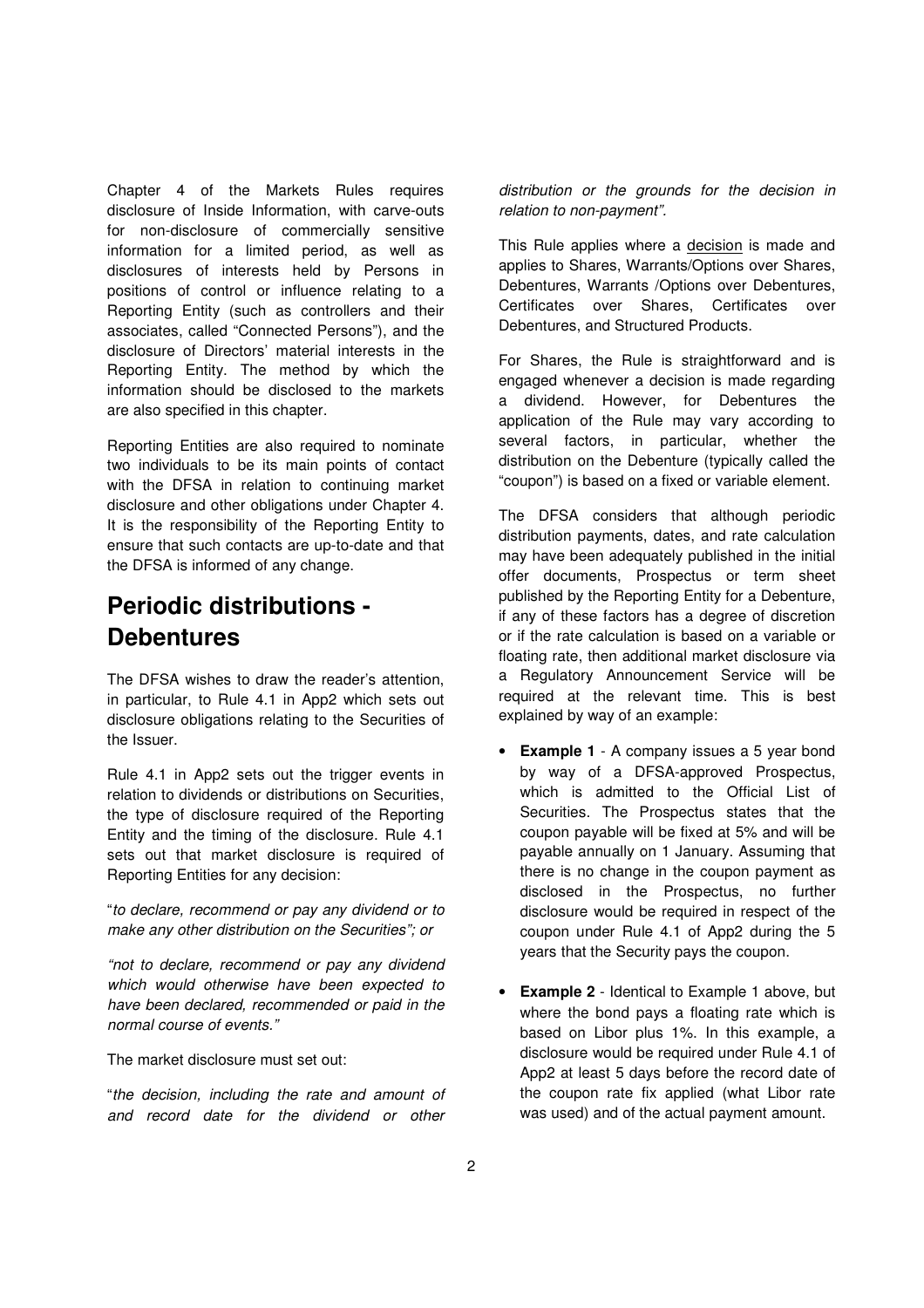**Please note:** Where any new decision is made which would change the original decision regarding a dividend, coupon or other distribution, the new decision engages the obligation to make a disclosure under Rule 4.1 of App2.

Failure or delay to make such a market disclosure via the described mechanism and in compliance with the details set out in Rule 4.1 of App2 may constitute a breach of the DFSA Markets Rules.

# **Connected Person disclosures**

Recently, a number of issues have arisen regarding the DFSA's Connected Persons Rules which have caused the DFSA to have concerns about compliance with these Rules by Reporting Entities and their shareholders. To help address these concerns, the DFSA has taken the opportunity to raise awareness through this Markets Brief of the key obligations which apply to Connected Persons and the Reporting Entities of the relevant Securities.

The DFSA Markets Rules (Rule 4.3.2) defines a Connected Person of a Reporting Entity as:

- 1. a Director or an individual involved in the senior management of the Reporting Entity or a controller of a Reporting Entity; or
- 2. a Person who owns legally or beneficially, or controls directly or indirectly, voting Securities carrying more than 5% of the voting rights of the Reporting Entity or a controller of the Reporting Entity.

Rule 4.3.2 also prescribes in further detail the factors which make a Person a Connected Person and provides certain exclusions in respect of a Person's ownership or control of Securities and when a Person is not a Connected Person.

#### **Obligations on Connected Persons**

A Connected Person needs to be familiar with the "events that trigger a report" as set out under Rule 4.3.3. Any of the below events trigger a report by

the Connected Person to the DFSA and to the Reporting Entity.

#### **Events that trigger a report are:**

- 1. becoming or ceasing to be Director of a Reporting Entity;
- 2. becoming or ceasing to be a Director of a controller of a Reporting Entity;
- 3. acquiring or ceasing to hold voting Securities carrying more than 5% of the voting rights of a Reporting Entity;
- 4. acquiring or ceasing to hold voting Securities carrying more than 5% of a controller of the Reporting Entity;
- 5. an increase or decrease of at least 1% of the level of interest previously reported pursuant to 3 or 4 above.

#### **How to make a report**

In case of the occurrence of any of the events listed in 1 to 5 above, a Connected Person is required to file two reports. One report is to the DFSA, the other is to the Reporting Entity of the relevant Securities.

Reports to the DFSA should be emailed to markets@dfsa.ae. Alternatively, the Connected Person can file a report with the Reporting Entity and mandate the Reporting to forward the report to the DFSA on his/her behalf.

#### **Time period to make a report**

The report to the DFSA and to the Reporting Entity must be filed within five business days of the occurrence of the events prescribed above.

#### **Contents of the report**

Markets Rule 4.3.4 clearly sets out the information that a Connected Person is required to include in the report. This information includes the following: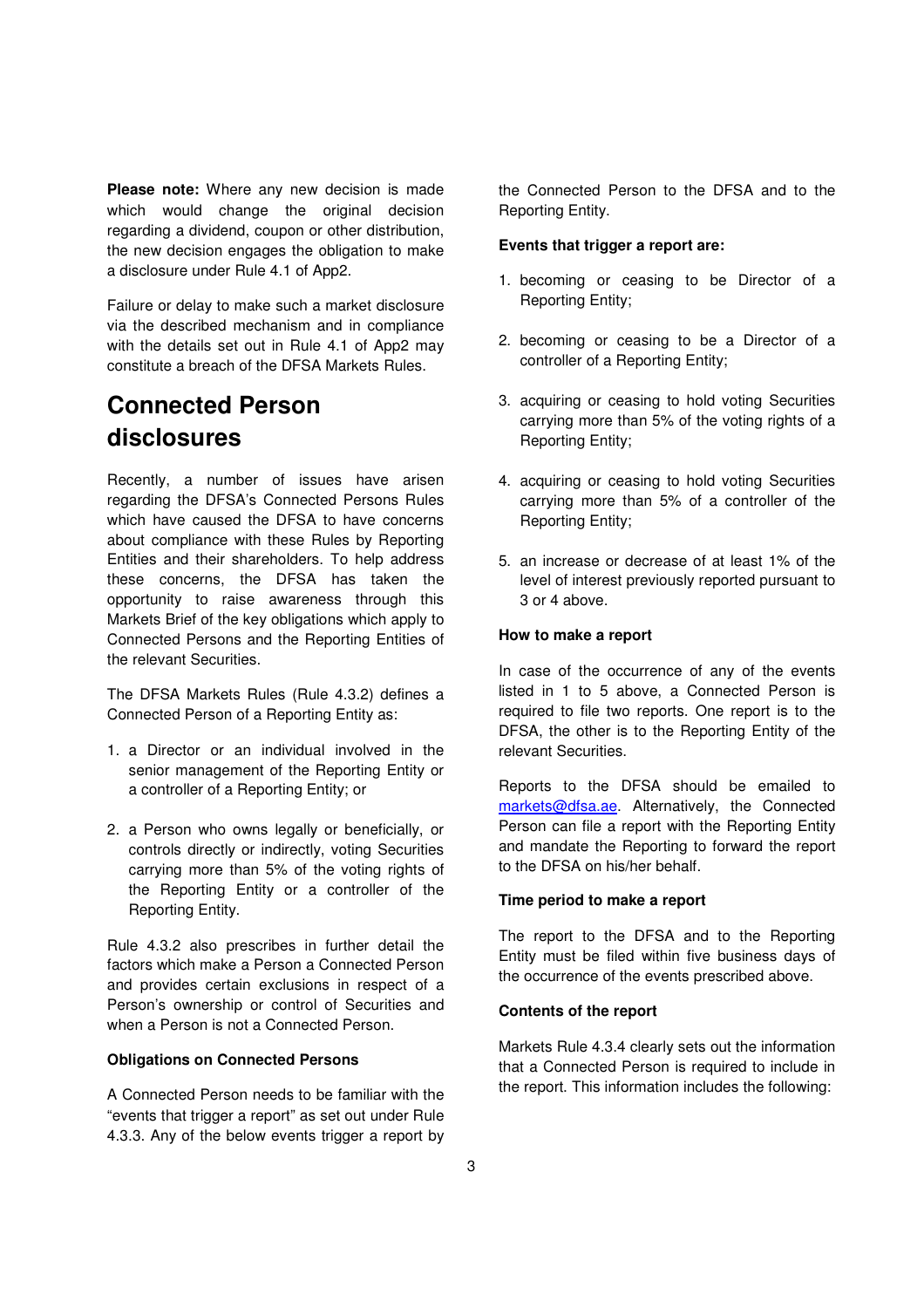- 1. the name and address of the Connected Person;
- 2. the date on which the event which gave rise to the obligation to file a report occurred (please refer to "Events that trigger a report");
- 3. the date on which the report is filed with the DFSA and the Reporting Entity;
- 4. the price, amount and class of Investments the report relates to; and
- 5. the previous and new level of interest held in the Investment.

#### **Obligations on Reporting Entities in relation to Connected Persons reports**

Once a Connected Person has filed a report with the Reporting Entity, the Reporting Entity must, as soon as possible, make a disclosure to the market by way of an announcement. This announcement must be:

- 1. made to the exchange (Authorised Market Institution) on which the Securities are admitted to trading;
- 2. published to the market via any approved Regulatory Announcement Service;
- 3. posted on the website of the Reporting Entity; and
- 4. sent to the DFSA at the same time to markets@dfsa.ae.

A list of approved Regulatory Announcement Services including relevant contact details can be found on the DFSA website under the following link:

http://www.dfsa.ae/Pages/DFSAlistingauthority/Re gulatoryAnnouncementServices.aspx

As of the date of this Markets Brief, the DFSA has approved two Regulatory Announcement Services which are the NASDAQ Dubai CAP/CANDI System and Thompson Reuters.

Reporting Entities need to ensure that they have signed up to use a Regulatory Announcement Service and that the individuals registered as users of the Regulatory Announcement Service are well-versed with the ongoing disclosure obligations of the Reporting Entity under the Markets Rules.

#### **Examples of Connected Persons disclosures:**

#### **Example 1**: **Notification by a Connected Person of a Transaction to a Reporting Entity**

#### To: ABC Limited

From: Limited ("the Company") received notification that XYZ Asset Management Ltd

Address: Level 50, XYZ Tower, The Corniche, Abu Dhabi, UAE

We hereby notify you, in accordance with DFSA Markets Rule 4.3.3 that on 26 March 2013, XYZ Asset Management Ltd of the above address acquired 1,000,000 ordinary shares in ABC Limited at a price of \$0.50 per share.

Prior to the above transaction, XYZ Asset Management Ltd held 4,100,000 shares or 4.1% of the issued share capital of ABC Limited.

Following the above transaction, XYZ Ltd holds 5,100,000 ordinary shares representing 5.1% of the issued share capital.

#### **Example 2**: **Notification by a Reporting Entity of a Transaction by a Connected Person**

On 27 March 2013, ABC Limited ("the Company") received notification that XYZ Asset Management Ltd of Abu Dhabi, UAE, acquired 1,000,000 ordinary shares in the Company on 26 March 2013 at a price of \$0.50 per share.

Prior to the above transaction, XYZ Asset Management Ltd held 4,100,000 shares or 4.1% of the issued share capital of ABC Limited.